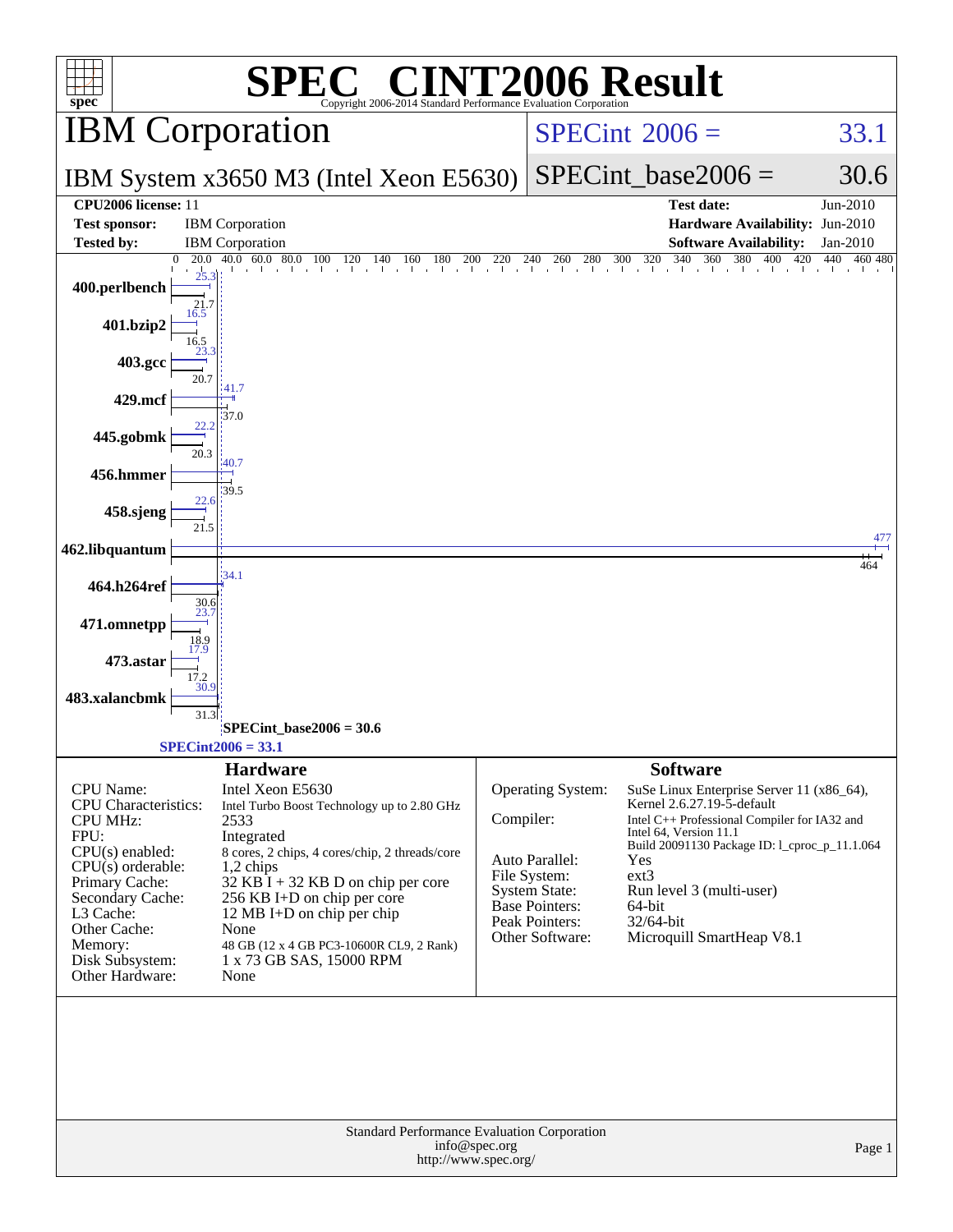

# **[SPEC CINT2006 Result](http://www.spec.org/auto/cpu2006/Docs/result-fields.html#SPECCINT2006Result)**

# IBM Corporation

# $SPECint2006 = 33.1$  $SPECint2006 = 33.1$

IBM System x3650 M3 (Intel Xeon E5630)

 $SPECTnt\_base2006 = 30.6$ 

#### **[CPU2006 license:](http://www.spec.org/auto/cpu2006/Docs/result-fields.html#CPU2006license)** 11 **[Test date:](http://www.spec.org/auto/cpu2006/Docs/result-fields.html#Testdate)** Jun-2010

**[Test sponsor:](http://www.spec.org/auto/cpu2006/Docs/result-fields.html#Testsponsor)** IBM Corporation **[Hardware Availability:](http://www.spec.org/auto/cpu2006/Docs/result-fields.html#HardwareAvailability)** Jun-2010 **[Tested by:](http://www.spec.org/auto/cpu2006/Docs/result-fields.html#Testedby)** IBM Corporation **[Software Availability:](http://www.spec.org/auto/cpu2006/Docs/result-fields.html#SoftwareAvailability)** Jan-2010

#### **[Results Table](http://www.spec.org/auto/cpu2006/Docs/result-fields.html#ResultsTable)**

|                    |                |                 |                | <b>Base</b> |                |             |                             |              | <b>Peak</b>    |              |                |              |
|--------------------|----------------|-----------------|----------------|-------------|----------------|-------------|-----------------------------|--------------|----------------|--------------|----------------|--------------|
| <b>Benchmark</b>   | <b>Seconds</b> | Ratio           | <b>Seconds</b> | Ratio       | <b>Seconds</b> | Ratio       | <b>Seconds</b>              | <b>Ratio</b> | <b>Seconds</b> | <b>Ratio</b> | <b>Seconds</b> | <b>Ratio</b> |
| 400.perlbench      | 450            | 21.7            | 450            | 21.7        | 450            | 21.7        | 386                         | 25.3         | 386            | 25.3         | 387            | 25.3         |
| 401.bzip2          | 586            | 16.5            | 586            | 16.5        | 586            | 16.5        | 585                         | 16.5         | 586            | 16.5         | 585            | 16.5         |
| $403.\mathrm{gcc}$ | 390            | 20.7            | 390            | 20.6        | 389            | 20.7        | 345                         | 23.3         | 346            | 23.3         | 345            | 23.3         |
| $429$ mcf          | 247            | 37.0            | 247            | 37.0        | 247            | 37.0        | 225                         | 40.5         | 218            | 41.7         | 218            | 41.9         |
| $445$ .gobmk       | 518            | 20.3            | 515            | 20.4        | 516            | 20.3        | 472                         | 22.2         | 472            | 22.2         | 472            | 22.2         |
| $456.$ hmmer       | 236            | 39.5            | 236            | 39.5        | 236            | 39.5        | 230                         | 40.7         | 230            | 40.6         | 229            | 40.8         |
| $458$ .sjeng       | 562            | 21.5            | 563            | 21.5        | 563            | 21.5        | 536                         | 22.6         | 536            | 22.6         | 536            | 22.6         |
| 462.libquantum     | 43.8           | 473             | 44.6           | 464         | 45.0           | 460         | 43.4                        | 477          | 44.2           | 468          | 43.4           | 477          |
| 464.h264ref        | 721            | 30.7            | 722            | 30.6        | 726            | 30.5        | 647                         | 34.2         | 648            | 34.1         | 648            | 34.1         |
| 471.omnetpp        | 331            | 18.9            | 331            | 18.9        | 331            | 18.9        | 264                         | 23.7         | 264            | 23.7         | 264            | 23.7         |
| $473.$ astar       | 408            | 17.2            | 409            | 17.2        | 410            | 17.1        | 392                         | 17.9         | 393            | 17.9         | 392            | 17.9         |
| 483.xalancbmk      | 220            | 31.3            | 221            | 31.2        | 221            | 31.3        | 224                         | 30.8         | 223            | <u>30.9</u>  | 223            | 30.9         |
| <sub>n</sub>       | 1.             | $\cdot$ $\cdot$ |                | 1.1.1       |                | <b>D</b> 11 | $1 \quad 1$<br>$\mathbf{1}$ | $\cdot$      |                |              |                |              |

Results appear in the [order in which they were run.](http://www.spec.org/auto/cpu2006/Docs/result-fields.html#RunOrder) Bold underlined text [indicates a median measurement.](http://www.spec.org/auto/cpu2006/Docs/result-fields.html#Median)

### **[Platform Notes](http://www.spec.org/auto/cpu2006/Docs/result-fields.html#PlatformNotes)**

 Turbo Mode Enable Turbo Boost set to Traditional CPU C State Enable Data Reuse Disable

### **[General Notes](http://www.spec.org/auto/cpu2006/Docs/result-fields.html#GeneralNotes)**

 Binaries were compiled on SLES 10 with Binutils 2.18.50.0.7.20080502 'ulimit -s unlimited' was used to set the stack size to unlimited prior to run OMP\_NUM\_THREADS set to number of cores KMP\_AFFINITY set to granularity=fine,scatter

# **[Base Compiler Invocation](http://www.spec.org/auto/cpu2006/Docs/result-fields.html#BaseCompilerInvocation)**

[C benchmarks](http://www.spec.org/auto/cpu2006/Docs/result-fields.html#Cbenchmarks): [icc -m64](http://www.spec.org/cpu2006/results/res2010q3/cpu2006-20100621-11849.flags.html#user_CCbase_intel_icc_64bit_f346026e86af2a669e726fe758c88044)

[C++ benchmarks:](http://www.spec.org/auto/cpu2006/Docs/result-fields.html#CXXbenchmarks) [icpc -m64](http://www.spec.org/cpu2006/results/res2010q3/cpu2006-20100621-11849.flags.html#user_CXXbase_intel_icpc_64bit_fc66a5337ce925472a5c54ad6a0de310)

> Standard Performance Evaluation Corporation [info@spec.org](mailto:info@spec.org) <http://www.spec.org/>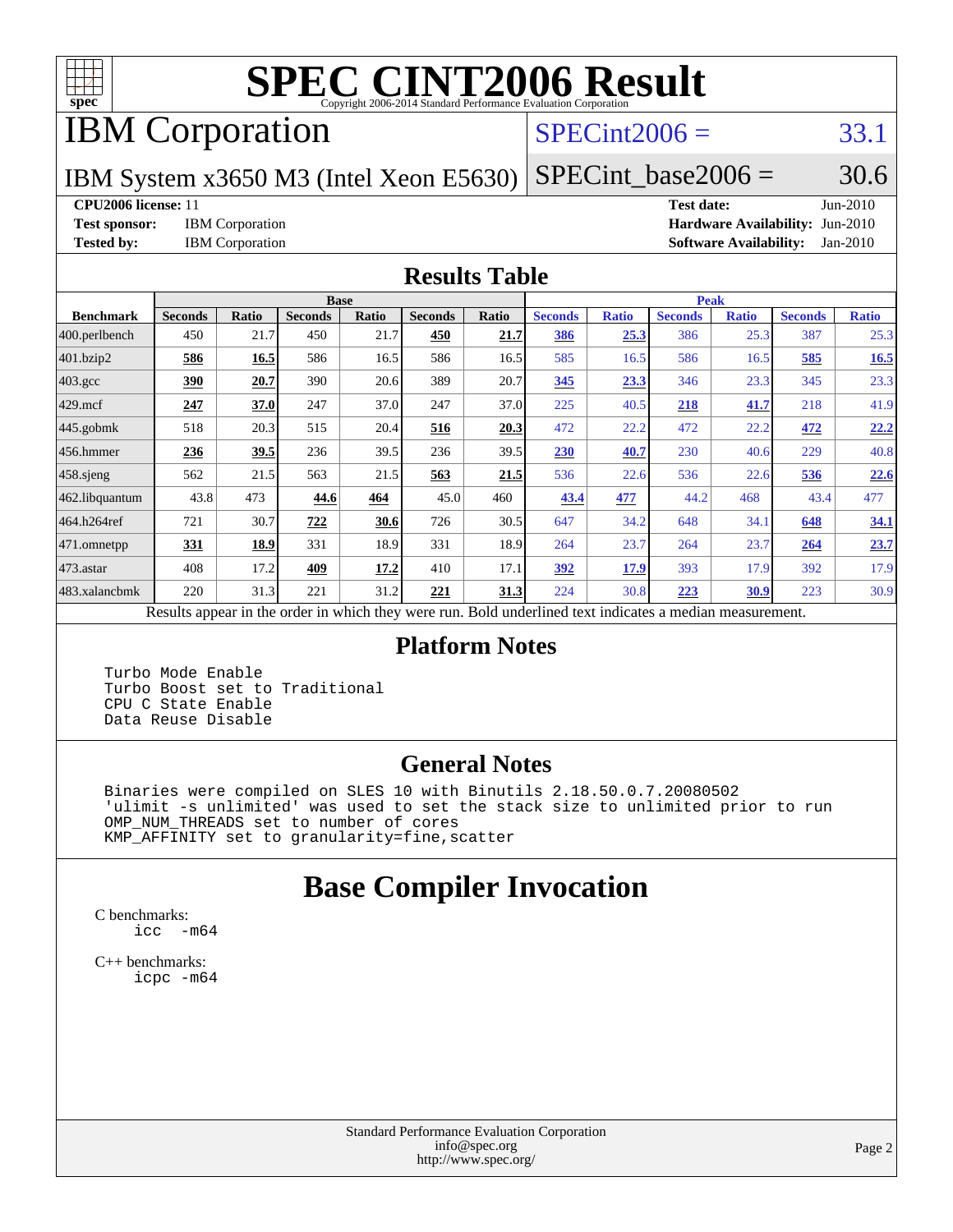

# **[SPEC CINT2006 Result](http://www.spec.org/auto/cpu2006/Docs/result-fields.html#SPECCINT2006Result)**

IBM Corporation

 $SPECint2006 = 33.1$  $SPECint2006 = 33.1$ 

IBM System x3650 M3 (Intel Xeon E5630) SPECint base2006 =  $30.6$ 

**[Test sponsor:](http://www.spec.org/auto/cpu2006/Docs/result-fields.html#Testsponsor)** IBM Corporation **[Hardware Availability:](http://www.spec.org/auto/cpu2006/Docs/result-fields.html#HardwareAvailability)** Jun-2010

**[CPU2006 license:](http://www.spec.org/auto/cpu2006/Docs/result-fields.html#CPU2006license)** 11 **[Test date:](http://www.spec.org/auto/cpu2006/Docs/result-fields.html#Testdate)** Jun-2010 **[Tested by:](http://www.spec.org/auto/cpu2006/Docs/result-fields.html#Testedby)** IBM Corporation **[Software Availability:](http://www.spec.org/auto/cpu2006/Docs/result-fields.html#SoftwareAvailability)** Jan-2010

# **[Base Portability Flags](http://www.spec.org/auto/cpu2006/Docs/result-fields.html#BasePortabilityFlags)**

 400.perlbench: [-DSPEC\\_CPU\\_LP64](http://www.spec.org/cpu2006/results/res2010q3/cpu2006-20100621-11849.flags.html#b400.perlbench_basePORTABILITY_DSPEC_CPU_LP64) [-DSPEC\\_CPU\\_LINUX\\_X64](http://www.spec.org/cpu2006/results/res2010q3/cpu2006-20100621-11849.flags.html#b400.perlbench_baseCPORTABILITY_DSPEC_CPU_LINUX_X64) 401.bzip2: [-DSPEC\\_CPU\\_LP64](http://www.spec.org/cpu2006/results/res2010q3/cpu2006-20100621-11849.flags.html#suite_basePORTABILITY401_bzip2_DSPEC_CPU_LP64) 403.gcc: [-DSPEC\\_CPU\\_LP64](http://www.spec.org/cpu2006/results/res2010q3/cpu2006-20100621-11849.flags.html#suite_basePORTABILITY403_gcc_DSPEC_CPU_LP64) 429.mcf: [-DSPEC\\_CPU\\_LP64](http://www.spec.org/cpu2006/results/res2010q3/cpu2006-20100621-11849.flags.html#suite_basePORTABILITY429_mcf_DSPEC_CPU_LP64) 445.gobmk: [-DSPEC\\_CPU\\_LP64](http://www.spec.org/cpu2006/results/res2010q3/cpu2006-20100621-11849.flags.html#suite_basePORTABILITY445_gobmk_DSPEC_CPU_LP64) 456.hmmer: [-DSPEC\\_CPU\\_LP64](http://www.spec.org/cpu2006/results/res2010q3/cpu2006-20100621-11849.flags.html#suite_basePORTABILITY456_hmmer_DSPEC_CPU_LP64) 458.sjeng: [-DSPEC\\_CPU\\_LP64](http://www.spec.org/cpu2006/results/res2010q3/cpu2006-20100621-11849.flags.html#suite_basePORTABILITY458_sjeng_DSPEC_CPU_LP64) 462.libquantum: [-DSPEC\\_CPU\\_LP64](http://www.spec.org/cpu2006/results/res2010q3/cpu2006-20100621-11849.flags.html#suite_basePORTABILITY462_libquantum_DSPEC_CPU_LP64) [-DSPEC\\_CPU\\_LINUX](http://www.spec.org/cpu2006/results/res2010q3/cpu2006-20100621-11849.flags.html#b462.libquantum_baseCPORTABILITY_DSPEC_CPU_LINUX) 464.h264ref: [-DSPEC\\_CPU\\_LP64](http://www.spec.org/cpu2006/results/res2010q3/cpu2006-20100621-11849.flags.html#suite_basePORTABILITY464_h264ref_DSPEC_CPU_LP64) 471.omnetpp: [-DSPEC\\_CPU\\_LP64](http://www.spec.org/cpu2006/results/res2010q3/cpu2006-20100621-11849.flags.html#suite_basePORTABILITY471_omnetpp_DSPEC_CPU_LP64) 473.astar: [-DSPEC\\_CPU\\_LP64](http://www.spec.org/cpu2006/results/res2010q3/cpu2006-20100621-11849.flags.html#suite_basePORTABILITY473_astar_DSPEC_CPU_LP64) 483.xalancbmk: [-DSPEC\\_CPU\\_LP64](http://www.spec.org/cpu2006/results/res2010q3/cpu2006-20100621-11849.flags.html#suite_basePORTABILITY483_xalancbmk_DSPEC_CPU_LP64) [-DSPEC\\_CPU\\_LINUX](http://www.spec.org/cpu2006/results/res2010q3/cpu2006-20100621-11849.flags.html#b483.xalancbmk_baseCXXPORTABILITY_DSPEC_CPU_LINUX)

### **[Base Optimization Flags](http://www.spec.org/auto/cpu2006/Docs/result-fields.html#BaseOptimizationFlags)**

[C benchmarks](http://www.spec.org/auto/cpu2006/Docs/result-fields.html#Cbenchmarks):

[-xSSE4.2](http://www.spec.org/cpu2006/results/res2010q3/cpu2006-20100621-11849.flags.html#user_CCbase_f-xSSE42_f91528193cf0b216347adb8b939d4107) [-ipo](http://www.spec.org/cpu2006/results/res2010q3/cpu2006-20100621-11849.flags.html#user_CCbase_f-ipo) [-O3](http://www.spec.org/cpu2006/results/res2010q3/cpu2006-20100621-11849.flags.html#user_CCbase_f-O3) [-no-prec-div](http://www.spec.org/cpu2006/results/res2010q3/cpu2006-20100621-11849.flags.html#user_CCbase_f-no-prec-div) [-static](http://www.spec.org/cpu2006/results/res2010q3/cpu2006-20100621-11849.flags.html#user_CCbase_f-static) [-parallel](http://www.spec.org/cpu2006/results/res2010q3/cpu2006-20100621-11849.flags.html#user_CCbase_f-parallel) [-opt-prefetch](http://www.spec.org/cpu2006/results/res2010q3/cpu2006-20100621-11849.flags.html#user_CCbase_f-opt-prefetch)

[C++ benchmarks:](http://www.spec.org/auto/cpu2006/Docs/result-fields.html#CXXbenchmarks)

```
-xSSE4.2 -ipo -O3 -no-prec-div -opt-prefetch -Wl,-z,muldefs
-L/home/cmplr/usr3/alrahate/cpu2006.1.1.ic11.1/libic11.1-64bit -lsmartheap64
```
### **[Base Other Flags](http://www.spec.org/auto/cpu2006/Docs/result-fields.html#BaseOtherFlags)**

[C benchmarks](http://www.spec.org/auto/cpu2006/Docs/result-fields.html#Cbenchmarks):

403.gcc: [-Dalloca=\\_alloca](http://www.spec.org/cpu2006/results/res2010q3/cpu2006-20100621-11849.flags.html#b403.gcc_baseEXTRA_CFLAGS_Dalloca_be3056838c12de2578596ca5467af7f3)

# **[Peak Compiler Invocation](http://www.spec.org/auto/cpu2006/Docs/result-fields.html#PeakCompilerInvocation)**

[C benchmarks \(except as noted below\)](http://www.spec.org/auto/cpu2006/Docs/result-fields.html#Cbenchmarksexceptasnotedbelow):

icc  $-m64$ 

400.perlbench: [icc -m32](http://www.spec.org/cpu2006/results/res2010q3/cpu2006-20100621-11849.flags.html#user_peakCCLD400_perlbench_intel_icc_32bit_a6a621f8d50482236b970c6ac5f55f93)

429.mcf: [icc -m32](http://www.spec.org/cpu2006/results/res2010q3/cpu2006-20100621-11849.flags.html#user_peakCCLD429_mcf_intel_icc_32bit_a6a621f8d50482236b970c6ac5f55f93)

445.gobmk: [icc -m32](http://www.spec.org/cpu2006/results/res2010q3/cpu2006-20100621-11849.flags.html#user_peakCCLD445_gobmk_intel_icc_32bit_a6a621f8d50482236b970c6ac5f55f93)

464.h264ref: [icc -m32](http://www.spec.org/cpu2006/results/res2010q3/cpu2006-20100621-11849.flags.html#user_peakCCLD464_h264ref_intel_icc_32bit_a6a621f8d50482236b970c6ac5f55f93)

[C++ benchmarks \(except as noted below\):](http://www.spec.org/auto/cpu2006/Docs/result-fields.html#CXXbenchmarksexceptasnotedbelow) [icpc -m32](http://www.spec.org/cpu2006/results/res2010q3/cpu2006-20100621-11849.flags.html#user_CXXpeak_intel_icpc_32bit_4e5a5ef1a53fd332b3c49e69c3330699)

Continued on next page

Standard Performance Evaluation Corporation [info@spec.org](mailto:info@spec.org) <http://www.spec.org/>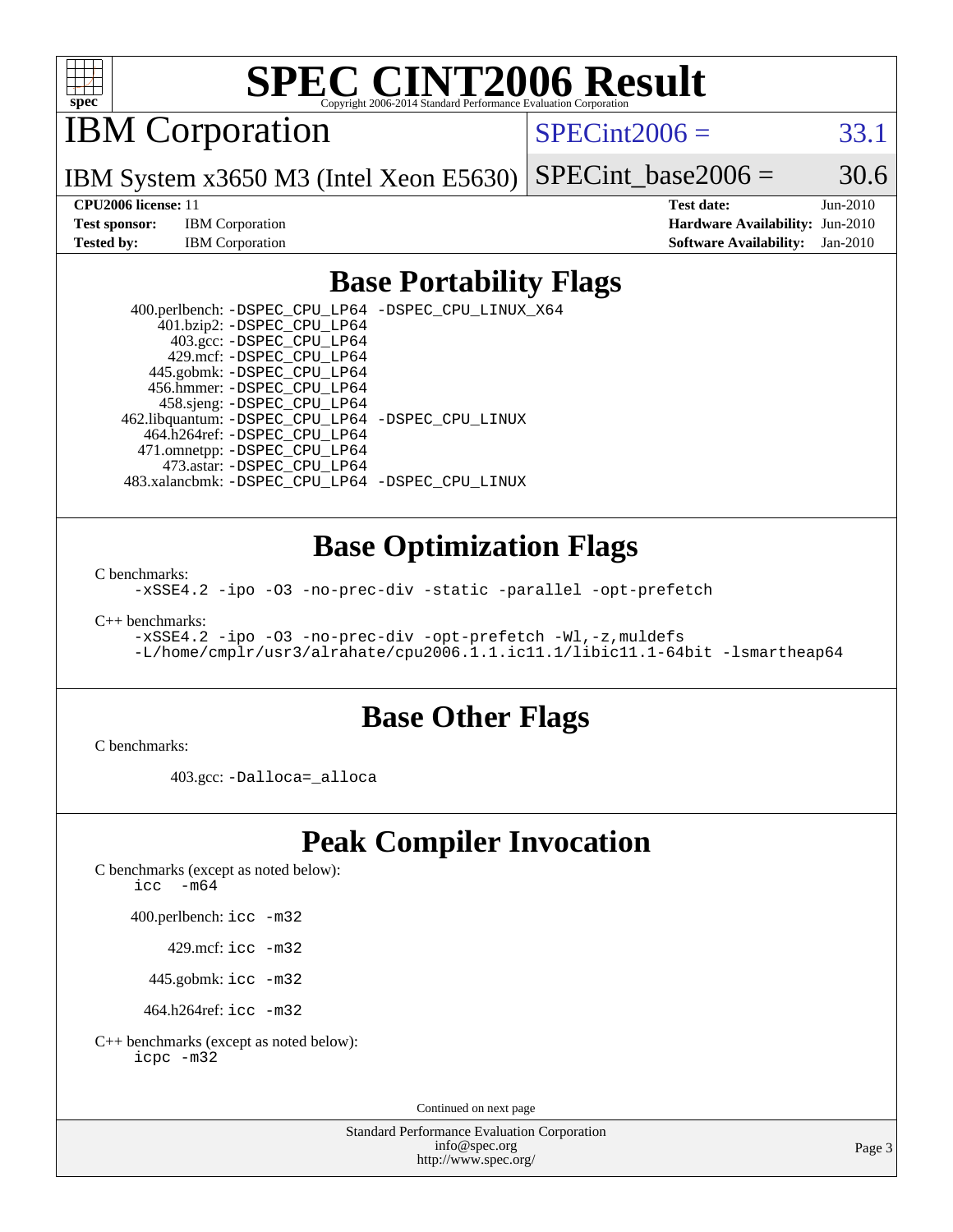

# **[SPEC CINT2006 Result](http://www.spec.org/auto/cpu2006/Docs/result-fields.html#SPECCINT2006Result)**

IBM Corporation

 $SPECint2006 = 33.1$  $SPECint2006 = 33.1$ 

IBM System x3650 M3 (Intel Xeon E5630)  $SPECTnt\_base2006 = 30.6$ 

**[CPU2006 license:](http://www.spec.org/auto/cpu2006/Docs/result-fields.html#CPU2006license)** 11 **[Test date:](http://www.spec.org/auto/cpu2006/Docs/result-fields.html#Testdate)** Jun-2010 **[Test sponsor:](http://www.spec.org/auto/cpu2006/Docs/result-fields.html#Testsponsor)** IBM Corporation **[Hardware Availability:](http://www.spec.org/auto/cpu2006/Docs/result-fields.html#HardwareAvailability)** Jun-2010 **[Tested by:](http://www.spec.org/auto/cpu2006/Docs/result-fields.html#Testedby)** IBM Corporation **[Software Availability:](http://www.spec.org/auto/cpu2006/Docs/result-fields.html#SoftwareAvailability)** Jan-2010

# **[Peak Compiler Invocation \(Continued\)](http://www.spec.org/auto/cpu2006/Docs/result-fields.html#PeakCompilerInvocation)**

473.astar: [icpc -m64](http://www.spec.org/cpu2006/results/res2010q3/cpu2006-20100621-11849.flags.html#user_peakCXXLD473_astar_intel_icpc_64bit_fc66a5337ce925472a5c54ad6a0de310)

# **[Peak Portability Flags](http://www.spec.org/auto/cpu2006/Docs/result-fields.html#PeakPortabilityFlags)**

 400.perlbench: [-DSPEC\\_CPU\\_LINUX\\_IA32](http://www.spec.org/cpu2006/results/res2010q3/cpu2006-20100621-11849.flags.html#b400.perlbench_peakCPORTABILITY_DSPEC_CPU_LINUX_IA32) 401.bzip2: [-DSPEC\\_CPU\\_LP64](http://www.spec.org/cpu2006/results/res2010q3/cpu2006-20100621-11849.flags.html#suite_peakPORTABILITY401_bzip2_DSPEC_CPU_LP64)

 403.gcc: [-DSPEC\\_CPU\\_LP64](http://www.spec.org/cpu2006/results/res2010q3/cpu2006-20100621-11849.flags.html#suite_peakPORTABILITY403_gcc_DSPEC_CPU_LP64) 456.hmmer: [-DSPEC\\_CPU\\_LP64](http://www.spec.org/cpu2006/results/res2010q3/cpu2006-20100621-11849.flags.html#suite_peakPORTABILITY456_hmmer_DSPEC_CPU_LP64) 458.sjeng: [-DSPEC\\_CPU\\_LP64](http://www.spec.org/cpu2006/results/res2010q3/cpu2006-20100621-11849.flags.html#suite_peakPORTABILITY458_sjeng_DSPEC_CPU_LP64) 462.libquantum: [-DSPEC\\_CPU\\_LP64](http://www.spec.org/cpu2006/results/res2010q3/cpu2006-20100621-11849.flags.html#suite_peakPORTABILITY462_libquantum_DSPEC_CPU_LP64) [-DSPEC\\_CPU\\_LINUX](http://www.spec.org/cpu2006/results/res2010q3/cpu2006-20100621-11849.flags.html#b462.libquantum_peakCPORTABILITY_DSPEC_CPU_LINUX) 473.astar: [-DSPEC\\_CPU\\_LP64](http://www.spec.org/cpu2006/results/res2010q3/cpu2006-20100621-11849.flags.html#suite_peakPORTABILITY473_astar_DSPEC_CPU_LP64) 483.xalancbmk: [-DSPEC\\_CPU\\_LINUX](http://www.spec.org/cpu2006/results/res2010q3/cpu2006-20100621-11849.flags.html#b483.xalancbmk_peakCXXPORTABILITY_DSPEC_CPU_LINUX)

# **[Peak Optimization Flags](http://www.spec.org/auto/cpu2006/Docs/result-fields.html#PeakOptimizationFlags)**

[C benchmarks](http://www.spec.org/auto/cpu2006/Docs/result-fields.html#Cbenchmarks):

 400.perlbench: [-xSSE4.2](http://www.spec.org/cpu2006/results/res2010q3/cpu2006-20100621-11849.flags.html#user_peakPASS2_CFLAGSPASS2_LDCFLAGS400_perlbench_f-xSSE42_f91528193cf0b216347adb8b939d4107)(pass 2) [-prof-gen](http://www.spec.org/cpu2006/results/res2010q3/cpu2006-20100621-11849.flags.html#user_peakPASS1_CFLAGSPASS1_LDCFLAGS400_perlbench_prof_gen_e43856698f6ca7b7e442dfd80e94a8fc)(pass 1) [-ipo](http://www.spec.org/cpu2006/results/res2010q3/cpu2006-20100621-11849.flags.html#user_peakPASS2_CFLAGSPASS2_LDCFLAGS400_perlbench_f-ipo)(pass 2) [-O3](http://www.spec.org/cpu2006/results/res2010q3/cpu2006-20100621-11849.flags.html#user_peakPASS2_CFLAGSPASS2_LDCFLAGS400_perlbench_f-O3)(pass 2) [-no-prec-div](http://www.spec.org/cpu2006/results/res2010q3/cpu2006-20100621-11849.flags.html#user_peakPASS2_CFLAGSPASS2_LDCFLAGS400_perlbench_f-no-prec-div)(pass 2) [-static](http://www.spec.org/cpu2006/results/res2010q3/cpu2006-20100621-11849.flags.html#user_peakPASS2_CFLAGSPASS2_LDCFLAGS400_perlbench_f-static)(pass 2) [-prof-use](http://www.spec.org/cpu2006/results/res2010q3/cpu2006-20100621-11849.flags.html#user_peakPASS2_CFLAGSPASS2_LDCFLAGS400_perlbench_prof_use_bccf7792157ff70d64e32fe3e1250b55)(pass 2) [-ansi-alias](http://www.spec.org/cpu2006/results/res2010q3/cpu2006-20100621-11849.flags.html#user_peakCOPTIMIZE400_perlbench_f-ansi-alias) [-opt-prefetch](http://www.spec.org/cpu2006/results/res2010q3/cpu2006-20100621-11849.flags.html#user_peakCOPTIMIZE400_perlbench_f-opt-prefetch) 401.bzip2: [-xSSE4.2](http://www.spec.org/cpu2006/results/res2010q3/cpu2006-20100621-11849.flags.html#user_peakPASS2_CFLAGSPASS2_LDCFLAGS401_bzip2_f-xSSE42_f91528193cf0b216347adb8b939d4107)(pass 2) [-prof-gen](http://www.spec.org/cpu2006/results/res2010q3/cpu2006-20100621-11849.flags.html#user_peakPASS1_CFLAGSPASS1_LDCFLAGS401_bzip2_prof_gen_e43856698f6ca7b7e442dfd80e94a8fc)(pass 1) [-ipo](http://www.spec.org/cpu2006/results/res2010q3/cpu2006-20100621-11849.flags.html#user_peakPASS2_CFLAGSPASS2_LDCFLAGS401_bzip2_f-ipo)(pass 2) [-O3](http://www.spec.org/cpu2006/results/res2010q3/cpu2006-20100621-11849.flags.html#user_peakPASS2_CFLAGSPASS2_LDCFLAGS401_bzip2_f-O3)(pass 2) [-no-prec-div](http://www.spec.org/cpu2006/results/res2010q3/cpu2006-20100621-11849.flags.html#user_peakCOPTIMIZEPASS2_CFLAGSPASS2_LDCFLAGS401_bzip2_f-no-prec-div) [-static](http://www.spec.org/cpu2006/results/res2010q3/cpu2006-20100621-11849.flags.html#user_peakPASS2_CFLAGSPASS2_LDCFLAGS401_bzip2_f-static)(pass 2) [-prof-use](http://www.spec.org/cpu2006/results/res2010q3/cpu2006-20100621-11849.flags.html#user_peakPASS2_CFLAGSPASS2_LDCFLAGS401_bzip2_prof_use_bccf7792157ff70d64e32fe3e1250b55)(pass 2) [-auto-ilp32](http://www.spec.org/cpu2006/results/res2010q3/cpu2006-20100621-11849.flags.html#user_peakCOPTIMIZE401_bzip2_f-auto-ilp32) [-opt-prefetch](http://www.spec.org/cpu2006/results/res2010q3/cpu2006-20100621-11849.flags.html#user_peakCOPTIMIZE401_bzip2_f-opt-prefetch) [-ansi-alias](http://www.spec.org/cpu2006/results/res2010q3/cpu2006-20100621-11849.flags.html#user_peakCOPTIMIZE401_bzip2_f-ansi-alias) 403.gcc: [-xSSE4.2](http://www.spec.org/cpu2006/results/res2010q3/cpu2006-20100621-11849.flags.html#user_peakCOPTIMIZE403_gcc_f-xSSE42_f91528193cf0b216347adb8b939d4107) [-ipo](http://www.spec.org/cpu2006/results/res2010q3/cpu2006-20100621-11849.flags.html#user_peakCOPTIMIZE403_gcc_f-ipo) [-O3](http://www.spec.org/cpu2006/results/res2010q3/cpu2006-20100621-11849.flags.html#user_peakCOPTIMIZE403_gcc_f-O3) [-no-prec-div](http://www.spec.org/cpu2006/results/res2010q3/cpu2006-20100621-11849.flags.html#user_peakCOPTIMIZE403_gcc_f-no-prec-div) [-static](http://www.spec.org/cpu2006/results/res2010q3/cpu2006-20100621-11849.flags.html#user_peakCOPTIMIZE403_gcc_f-static) [-inline-calloc](http://www.spec.org/cpu2006/results/res2010q3/cpu2006-20100621-11849.flags.html#user_peakCOPTIMIZE403_gcc_f-inline-calloc) [-opt-malloc-options=3](http://www.spec.org/cpu2006/results/res2010q3/cpu2006-20100621-11849.flags.html#user_peakCOPTIMIZE403_gcc_f-opt-malloc-options_13ab9b803cf986b4ee62f0a5998c2238) [-auto-ilp32](http://www.spec.org/cpu2006/results/res2010q3/cpu2006-20100621-11849.flags.html#user_peakCOPTIMIZE403_gcc_f-auto-ilp32) 429.mcf: [-xSSE4.2](http://www.spec.org/cpu2006/results/res2010q3/cpu2006-20100621-11849.flags.html#user_peakCOPTIMIZE429_mcf_f-xSSE42_f91528193cf0b216347adb8b939d4107) [-ipo](http://www.spec.org/cpu2006/results/res2010q3/cpu2006-20100621-11849.flags.html#user_peakCOPTIMIZE429_mcf_f-ipo) [-O3](http://www.spec.org/cpu2006/results/res2010q3/cpu2006-20100621-11849.flags.html#user_peakCOPTIMIZE429_mcf_f-O3) [-no-prec-div](http://www.spec.org/cpu2006/results/res2010q3/cpu2006-20100621-11849.flags.html#user_peakCOPTIMIZE429_mcf_f-no-prec-div) [-static](http://www.spec.org/cpu2006/results/res2010q3/cpu2006-20100621-11849.flags.html#user_peakCOPTIMIZE429_mcf_f-static) [-opt-prefetch](http://www.spec.org/cpu2006/results/res2010q3/cpu2006-20100621-11849.flags.html#user_peakCOPTIMIZE429_mcf_f-opt-prefetch) 445.gobmk: [-xSSE4.2](http://www.spec.org/cpu2006/results/res2010q3/cpu2006-20100621-11849.flags.html#user_peakPASS2_CFLAGSPASS2_LDCFLAGS445_gobmk_f-xSSE42_f91528193cf0b216347adb8b939d4107)(pass 2) [-prof-gen](http://www.spec.org/cpu2006/results/res2010q3/cpu2006-20100621-11849.flags.html#user_peakPASS1_CFLAGSPASS1_LDCFLAGS445_gobmk_prof_gen_e43856698f6ca7b7e442dfd80e94a8fc)(pass 1) [-prof-use](http://www.spec.org/cpu2006/results/res2010q3/cpu2006-20100621-11849.flags.html#user_peakPASS2_CFLAGSPASS2_LDCFLAGS445_gobmk_prof_use_bccf7792157ff70d64e32fe3e1250b55)(pass 2) [-O2](http://www.spec.org/cpu2006/results/res2010q3/cpu2006-20100621-11849.flags.html#user_peakCOPTIMIZE445_gobmk_f-O2) [-ipo](http://www.spec.org/cpu2006/results/res2010q3/cpu2006-20100621-11849.flags.html#user_peakCOPTIMIZE445_gobmk_f-ipo) [-no-prec-div](http://www.spec.org/cpu2006/results/res2010q3/cpu2006-20100621-11849.flags.html#user_peakCOPTIMIZE445_gobmk_f-no-prec-div) [-ansi-alias](http://www.spec.org/cpu2006/results/res2010q3/cpu2006-20100621-11849.flags.html#user_peakCOPTIMIZE445_gobmk_f-ansi-alias) 456.hmmer: [-xSSE4.2](http://www.spec.org/cpu2006/results/res2010q3/cpu2006-20100621-11849.flags.html#user_peakCOPTIMIZE456_hmmer_f-xSSE42_f91528193cf0b216347adb8b939d4107) [-ipo](http://www.spec.org/cpu2006/results/res2010q3/cpu2006-20100621-11849.flags.html#user_peakCOPTIMIZE456_hmmer_f-ipo) [-O3](http://www.spec.org/cpu2006/results/res2010q3/cpu2006-20100621-11849.flags.html#user_peakCOPTIMIZE456_hmmer_f-O3) [-no-prec-div](http://www.spec.org/cpu2006/results/res2010q3/cpu2006-20100621-11849.flags.html#user_peakCOPTIMIZE456_hmmer_f-no-prec-div) [-static](http://www.spec.org/cpu2006/results/res2010q3/cpu2006-20100621-11849.flags.html#user_peakCOPTIMIZE456_hmmer_f-static) [-unroll2](http://www.spec.org/cpu2006/results/res2010q3/cpu2006-20100621-11849.flags.html#user_peakCOPTIMIZE456_hmmer_f-unroll_784dae83bebfb236979b41d2422d7ec2) [-ansi-alias](http://www.spec.org/cpu2006/results/res2010q3/cpu2006-20100621-11849.flags.html#user_peakCOPTIMIZE456_hmmer_f-ansi-alias) [-auto-ilp32](http://www.spec.org/cpu2006/results/res2010q3/cpu2006-20100621-11849.flags.html#user_peakCOPTIMIZE456_hmmer_f-auto-ilp32) 458.sjeng: [-xSSE4.2](http://www.spec.org/cpu2006/results/res2010q3/cpu2006-20100621-11849.flags.html#user_peakPASS2_CFLAGSPASS2_LDCFLAGS458_sjeng_f-xSSE42_f91528193cf0b216347adb8b939d4107)(pass 2) [-prof-gen](http://www.spec.org/cpu2006/results/res2010q3/cpu2006-20100621-11849.flags.html#user_peakPASS1_CFLAGSPASS1_LDCFLAGS458_sjeng_prof_gen_e43856698f6ca7b7e442dfd80e94a8fc)(pass 1) [-ipo](http://www.spec.org/cpu2006/results/res2010q3/cpu2006-20100621-11849.flags.html#user_peakPASS2_CFLAGSPASS2_LDCFLAGS458_sjeng_f-ipo)(pass 2) [-O3](http://www.spec.org/cpu2006/results/res2010q3/cpu2006-20100621-11849.flags.html#user_peakPASS2_CFLAGSPASS2_LDCFLAGS458_sjeng_f-O3)(pass 2) [-no-prec-div](http://www.spec.org/cpu2006/results/res2010q3/cpu2006-20100621-11849.flags.html#user_peakPASS2_CFLAGSPASS2_LDCFLAGS458_sjeng_f-no-prec-div)(pass 2) [-static](http://www.spec.org/cpu2006/results/res2010q3/cpu2006-20100621-11849.flags.html#user_peakPASS2_CFLAGSPASS2_LDCFLAGS458_sjeng_f-static)(pass 2) [-prof-use](http://www.spec.org/cpu2006/results/res2010q3/cpu2006-20100621-11849.flags.html#user_peakPASS2_CFLAGSPASS2_LDCFLAGS458_sjeng_prof_use_bccf7792157ff70d64e32fe3e1250b55)(pass 2) [-unroll4](http://www.spec.org/cpu2006/results/res2010q3/cpu2006-20100621-11849.flags.html#user_peakCOPTIMIZE458_sjeng_f-unroll_4e5e4ed65b7fd20bdcd365bec371b81f) 462.libquantum: [-xSSE4.2](http://www.spec.org/cpu2006/results/res2010q3/cpu2006-20100621-11849.flags.html#user_peakCOPTIMIZE462_libquantum_f-xSSE42_f91528193cf0b216347adb8b939d4107) [-ipo](http://www.spec.org/cpu2006/results/res2010q3/cpu2006-20100621-11849.flags.html#user_peakCOPTIMIZE462_libquantum_f-ipo) [-O3](http://www.spec.org/cpu2006/results/res2010q3/cpu2006-20100621-11849.flags.html#user_peakCOPTIMIZE462_libquantum_f-O3) [-no-prec-div](http://www.spec.org/cpu2006/results/res2010q3/cpu2006-20100621-11849.flags.html#user_peakCOPTIMIZE462_libquantum_f-no-prec-div) [-static](http://www.spec.org/cpu2006/results/res2010q3/cpu2006-20100621-11849.flags.html#user_peakCOPTIMIZE462_libquantum_f-static) [-parallel](http://www.spec.org/cpu2006/results/res2010q3/cpu2006-20100621-11849.flags.html#user_peakCOPTIMIZE462_libquantum_f-parallel) [-opt-prefetch](http://www.spec.org/cpu2006/results/res2010q3/cpu2006-20100621-11849.flags.html#user_peakCOPTIMIZE462_libquantum_f-opt-prefetch) [-par-schedule-static=32768](http://www.spec.org/cpu2006/results/res2010q3/cpu2006-20100621-11849.flags.html#user_peakCOPTIMIZE462_libquantum_f-par-schedule_9386bcd99ba64e99ee01d1aafefddd14) [-ansi-alias](http://www.spec.org/cpu2006/results/res2010q3/cpu2006-20100621-11849.flags.html#user_peakCOPTIMIZE462_libquantum_f-ansi-alias) 464.h264ref: [-xSSE4.2](http://www.spec.org/cpu2006/results/res2010q3/cpu2006-20100621-11849.flags.html#user_peakPASS2_CFLAGSPASS2_LDCFLAGS464_h264ref_f-xSSE42_f91528193cf0b216347adb8b939d4107)(pass 2) [-prof-gen](http://www.spec.org/cpu2006/results/res2010q3/cpu2006-20100621-11849.flags.html#user_peakPASS1_CFLAGSPASS1_LDCFLAGS464_h264ref_prof_gen_e43856698f6ca7b7e442dfd80e94a8fc)(pass 1) [-ipo](http://www.spec.org/cpu2006/results/res2010q3/cpu2006-20100621-11849.flags.html#user_peakPASS2_CFLAGSPASS2_LDCFLAGS464_h264ref_f-ipo)(pass 2) [-O3](http://www.spec.org/cpu2006/results/res2010q3/cpu2006-20100621-11849.flags.html#user_peakPASS2_CFLAGSPASS2_LDCFLAGS464_h264ref_f-O3)(pass 2) [-no-prec-div](http://www.spec.org/cpu2006/results/res2010q3/cpu2006-20100621-11849.flags.html#user_peakPASS2_CFLAGSPASS2_LDCFLAGS464_h264ref_f-no-prec-div)(pass 2) [-static](http://www.spec.org/cpu2006/results/res2010q3/cpu2006-20100621-11849.flags.html#user_peakPASS2_CFLAGSPASS2_LDCFLAGS464_h264ref_f-static)(pass 2) [-prof-use](http://www.spec.org/cpu2006/results/res2010q3/cpu2006-20100621-11849.flags.html#user_peakPASS2_CFLAGSPASS2_LDCFLAGS464_h264ref_prof_use_bccf7792157ff70d64e32fe3e1250b55)(pass 2) [-unroll2](http://www.spec.org/cpu2006/results/res2010q3/cpu2006-20100621-11849.flags.html#user_peakCOPTIMIZE464_h264ref_f-unroll_784dae83bebfb236979b41d2422d7ec2) [-ansi-alias](http://www.spec.org/cpu2006/results/res2010q3/cpu2006-20100621-11849.flags.html#user_peakCOPTIMIZE464_h264ref_f-ansi-alias)

Continued on next page

Standard Performance Evaluation Corporation [info@spec.org](mailto:info@spec.org) <http://www.spec.org/>